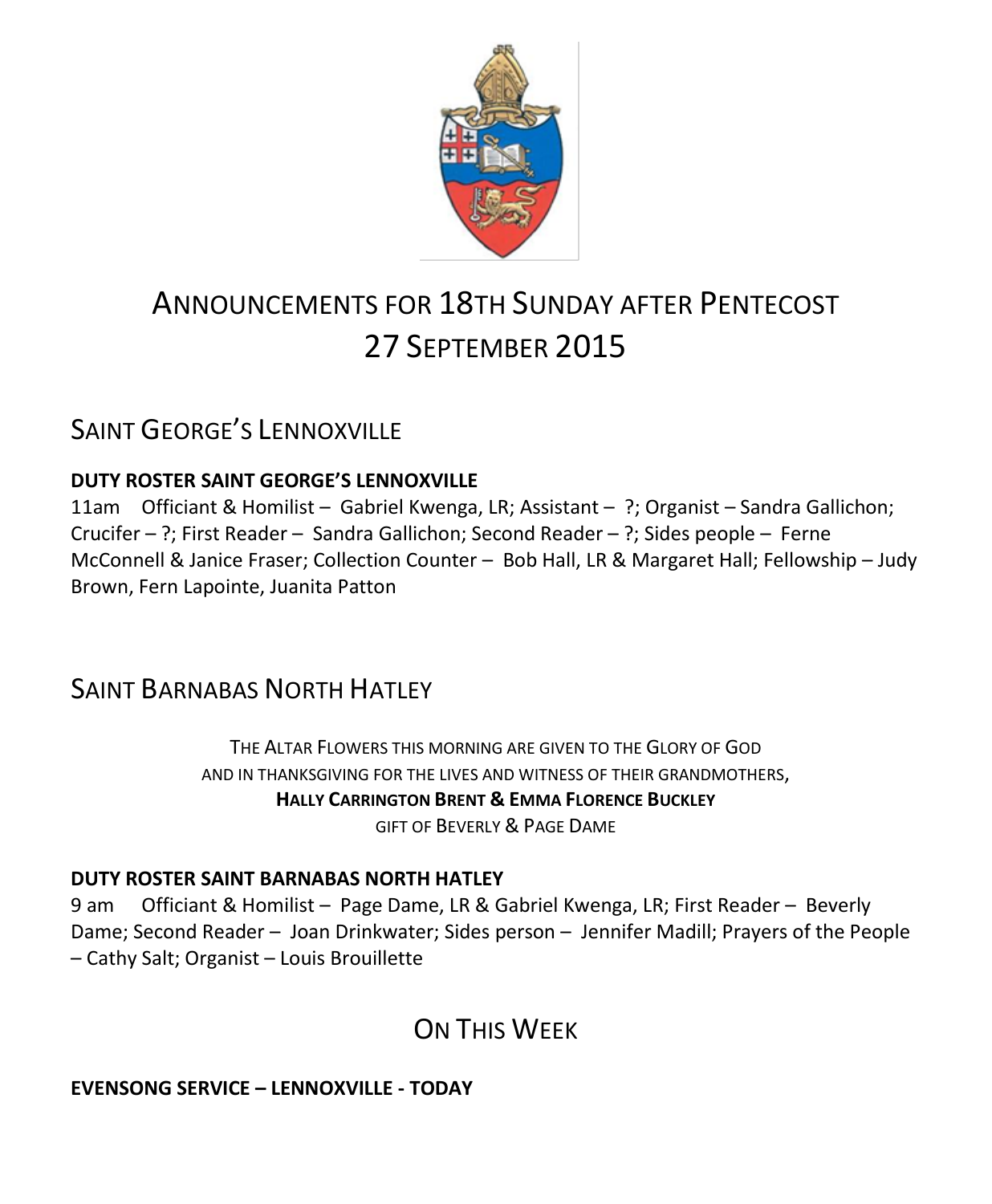TODAY: There will be an Evensong service at St. George's Lennoxville (84 Queen Street) on Sunday, September 27 at 4 pm. Special tribute to Queen Elizabeth II who is the longest reigning British monarch. Wine and cheese reception follows.

#### **SPECIAL VESTRY MEETINGS – LENNOXVILLE AND NORTH HATLEY**

Special Vestry Meetings for St George's, Lennoxville and also St Barnabas, North Hatley to be held immediately after each service on October 4th. These should be no longer than 15 minutes, and hopefully not even that. The sole question will be "Should we release monies from capital to provide the seed money for sponsoring a refugee family from Syrian?" Attendance is important.

### **SUNDAY SCHOOL – LENNOXVILLE**

There will NOT be any Sunday School on Oct. 4. Operation Christmas Child boxes have arrived – if you would like to pack a shoe box for a child this season please contact Juanita or Sharon

### **ECUMENICAL BIBLE STUDY – SHERBROOKE**

Gabriel Kwenga will be leading an ecumenical Bible study on the last Saturday of every month. The next meeting will be September 26th at 5 pm at 1134 Rue de l'escarpe Apt. 104, J1H 6P2 in Sherbrooke. We begin with theological reflections while the second part of the evening is devoted to prayers. All are welcome.

#### **EVENING ACW LAMONTAGNE FUNDRAISER**

The Evening ACW is selling chocolates and other items from the Lamontagne catalogues. Please support this fundraiser by contacting a member of the Evening ACW or Janice Fraser 819-563- 9132. The deadline to order is Oct 22.

#### **DR. WHO SOCIETY – LENNOXVILLE**

Meets Tuesdays from 7 – 10 pm in the Main Hall at St. George's Lennoxville.

#### **STUDENT HOSPITALITY SUPPER**

St. George's will host the student hospitality supper on Friday, Oct. 2 from 5:30 to 6:30 pm.

# SERVICES THIS WEEK

| TODAY | <b>9 AM</b>       | <b>BCP MATTINS</b>         | <b>NORTH HATLEY</b> |
|-------|-------------------|----------------------------|---------------------|
|       | $9:15 \text{ AM}$ | <b>HOLY EUCHARIST</b>      | AYER'S CLIFF        |
|       | $9:15 \text{ AM}$ | <b>HOLY EUCHARIST</b>      | <b>MAGOG</b>        |
|       | $11 \text{ AM}$   | <b>SERVICE OF THE WORD</b> | LENNOXVILLE         |
|       | $11 \text{ AM}$   | <b>HOLY EUCHARIST</b>      | <b>COATICOOK</b>    |
|       | 4 PM              | <b>DEANERY EVENSONG</b>    | LENNOXVILLE         |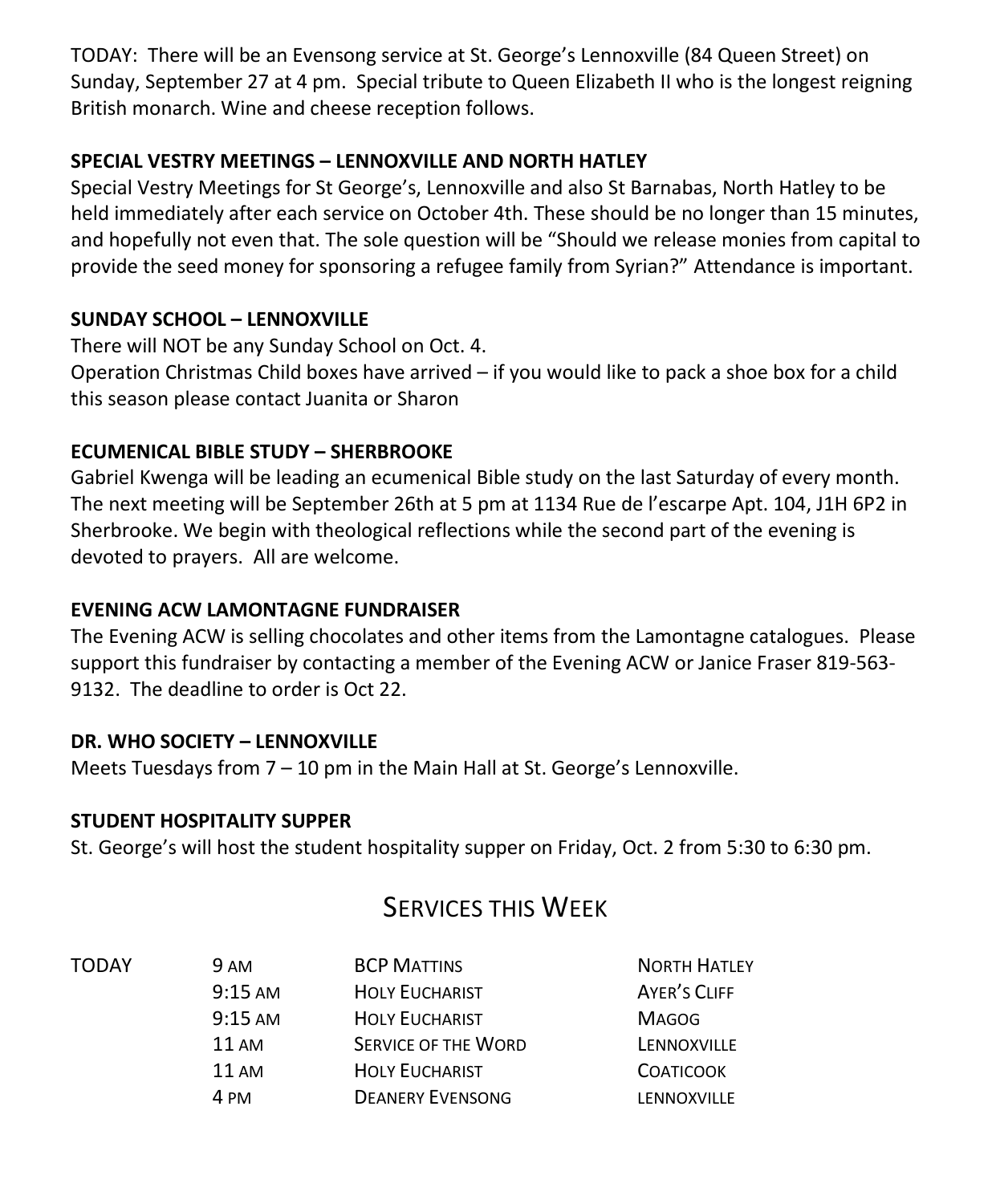| <b>NEXT SUNDAY</b> | 9 AM              | <b>HOLY EUCHARIST</b>        | <b>NORTH HATLEY</b> |
|--------------------|-------------------|------------------------------|---------------------|
|                    | $9:15 \text{ AM}$ | <b>BAS MORNING PRAYER</b>    | <b>MAGOG</b>        |
|                    | 11 AM             | <b>HOLY EUCHARIST</b>        | LENNOXVILLE         |
|                    | 2 PM              | <b>HC RESERVED SACRAMENT</b> | M <sub>II BY</sub>  |

# DEANERY MEETINGS AT ST GEORGE'S LENNOXVILLE

#### **DEANERY WORSHIP MINISTRY TEAM**

Meets Tuesday, October 13 at 10:00 – 11:00 am in the Upper Room

### UPCOMING EVENTS

### **40TH ANNIVERSARY OF THE EVENING ACW - LENNOXVILLE**

The Evening Anglican Church Women of St. George's Lennoxville will be celebrating its 40<sup>th</sup> Anniversary on Sunday, October 4 at the 11 a.m. service. Several members will be inducted as Life Members. The Congregation is invited to a reception following the service. There will be a display of ACW memorabilia in the main hall where punch will be served prior to a hot buffet in the lower hall.

#### **COUNTRY GOSPEL HOUR - DANVILLE**

On **Sunday, Oct. 4 at 2 pm**, St Augustine's, Danville will hold a Harvest Theme Country Gospel Hour. All are welcome to sing bluegrass/country gospel hymns, hear scripture, pray and visit over refreshments following the service. Tickets are available from Marilyn Mastine or Lynn Dillabough [lynndillabough@gmail.com](https://webmail.ubishops.ca/owa/redir.aspx?SURL=LJSGhpVMwL0dRQzFjqMxTHTRG7fUsFl3n2l0xYG3EhrjE-OcXb_SCG0AYQBpAGwAdABvADoAbAB5AG4AbgBkAGkAbABsAGEAYgBvAHUAZwBoAEAAZwBtAGEAaQBsAC4AYwBvAG0A&URL=mailto%3alynndillabough%40gmail.com)

#### **LECTIO DIVINA - LENNOXVILLE**

Starting in October, on every Tuesday from 9 – 9:55 am in the Upper Room, St. George's Lennoxville. Each week we will read and reflect on the Gospel passage for the upcoming Sunday. For more information please contact Rev'd Canon Lynn Dillabough (819-239-6902 or lynndillabough@gmail.com).

#### **OPENING TO THE SPIRIT RETREAT - October 16 at 5:30pm until October 18th at 4:00pm**

All are invited to join the authors of the weekly "Opening to the Spirit" column for a time of spiritual reflection, relaxation, worship, and nature. Options available during the retreat include: walking the labyrinth, collage-making, writing, singing, guided meditation, mindfulness, and more. Come to engage; come to relax; come to create. Cost of the retreat starts at \$200 and included overnight accommodation in Eastman, six meals, and all workshop materials. Please